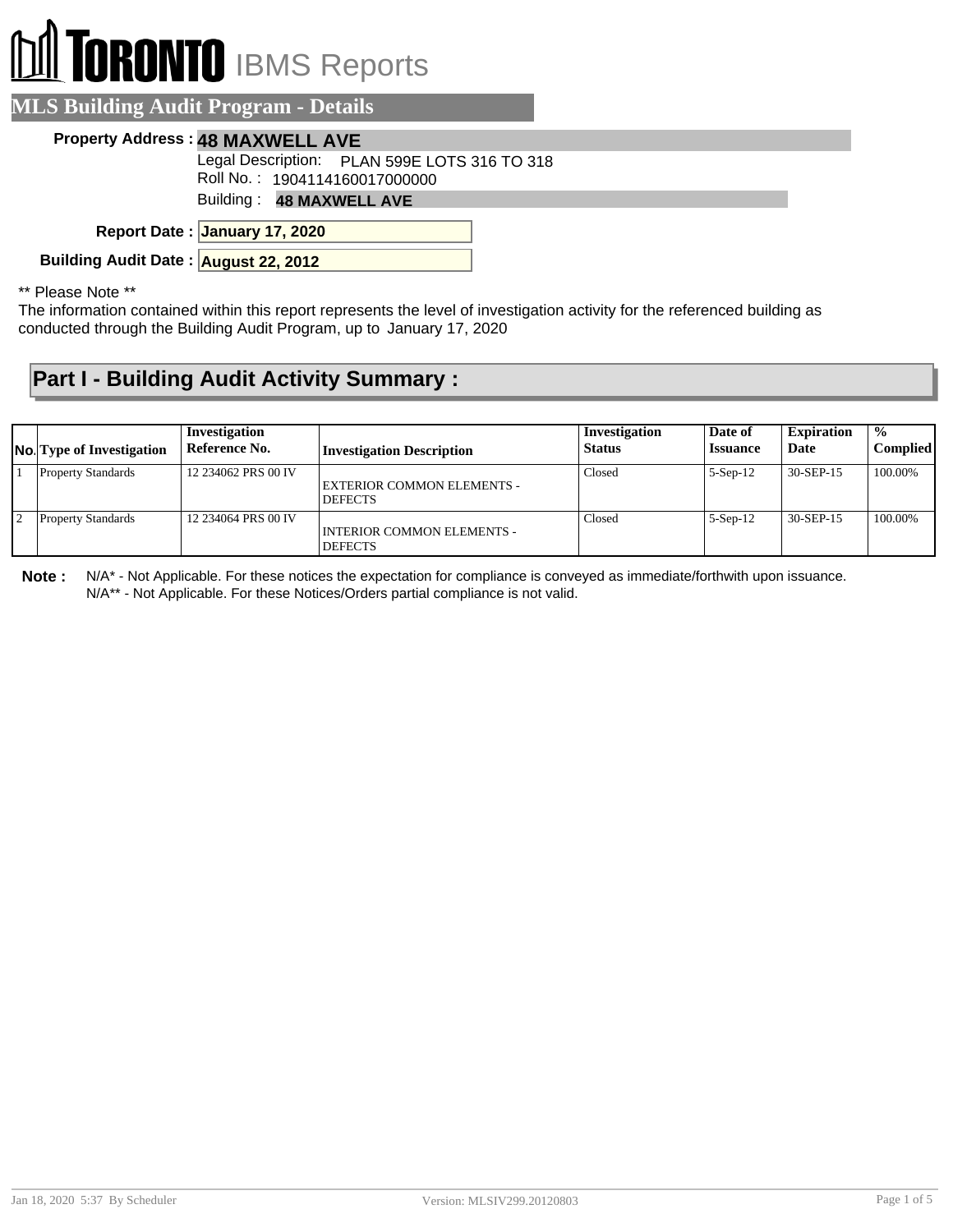## **Part II - Building Audit Details for Property Standards Orders :**

|    | Type of<br>No. Investigation                     | <b>Investigation</b><br>Reference No. | <b>Investigation Description</b>                    | Investigation Date of<br><b>Status</b> | <b>∣Issuance</b> | <b>Expiration</b><br><b>Date</b> | <b>Next Scheduled</b><br><b>Inspection Date</b> |
|----|--------------------------------------------------|---------------------------------------|-----------------------------------------------------|----------------------------------------|------------------|----------------------------------|-------------------------------------------------|
| l2 | <b>Property Standards</b>                        | 12 234064 PRS 00 IVI                  | <b>INTERIOR COMMON ELEMENTS -</b><br><b>DEFECTS</b> | Closed                                 | 5-Sep-12         | 30-SEP-15                        | 30-Sep-15                                       |
|    | No. of defects contained within the Order:<br>19 |                                       |                                                     |                                        |                  |                                  |                                                 |

**0**

**No. of defects that remain outstanding :**

|                 | <b>Deficiency Details</b>                                                                                                                                                                                                                             |                    |               |  |  |  |  |
|-----------------|-------------------------------------------------------------------------------------------------------------------------------------------------------------------------------------------------------------------------------------------------------|--------------------|---------------|--|--|--|--|
| No.             | <b>Violation/Defect</b>                                                                                                                                                                                                                               | Location           | <b>Status</b> |  |  |  |  |
| 1               | Interior doors, frames, glass panes, and/or hardware not maintained in good repair, namely<br>broken glass panelin door.                                                                                                                              | 1st Floor          | Closed        |  |  |  |  |
| $\overline{2}$  | Door(s) and/or hatch(es) providing access to roof is not kept locked at all times.                                                                                                                                                                    | 3rd Floor          | Closed        |  |  |  |  |
| 3               | Floor and/or floor covering not kept free from holes, stains, rubbish and debris.                                                                                                                                                                     | <b>Boiler Room</b> | Closed        |  |  |  |  |
| 4               | The lighting fixture is not maintained in a clean condition.                                                                                                                                                                                          | <b>Building</b>    | Closed        |  |  |  |  |
| 5               | Exit, public corridor or corridor is not equipped to provide illumination to an average level of not<br>less than 50 lux at floor or tread level.                                                                                                     | <b>Building</b>    | Closed        |  |  |  |  |
| 6               | The electrical fixtures are not maintained in good working order, namely missing covers.                                                                                                                                                              | Laundry Area       | Closed        |  |  |  |  |
| $\overline{7}$  | Lighting in a laundry room is provided at less than 200 lux.                                                                                                                                                                                          | Laundry Area       | Closed        |  |  |  |  |
| 8               | Communication system identifies the tenant by unit number.                                                                                                                                                                                            | Lobby              | Closed        |  |  |  |  |
| 9               | An emergency contact sign is not posted and maintained in a prominent place in the front lobby or<br>entrance to the building.                                                                                                                        | Lobby              | Closed        |  |  |  |  |
| 10 <sup>1</sup> | A window in a stairway that extends to less than 1,070 millimetres above the landing is protected<br>by a guard that is less than 1,070 millimetres high measured to the top of the guard from the<br>surface of the landing.                         | Stairway           | Closed        |  |  |  |  |
| 11              | The floor and every appurtenance, surface cover and finish is not maintained.                                                                                                                                                                         | Stairway           | Closed        |  |  |  |  |
| 12              | Height of the guard for the exit stairs are less than 920 millimetres measured vertically to the top<br>of the quard from a line drawn through the outside edges of the stair nosings.                                                                | Stairway           | Closed        |  |  |  |  |
| 13              | Height of the guard for the exit stairs are less than 1,070 millimetres around landings.                                                                                                                                                              | Stairway           | Closed        |  |  |  |  |
| 14              | The location and size of openings present a hazard as they are designed with members or<br>attachments between 140 millimetres and 900 millimetres above the level protected by the guard<br>which facilitate climbing, namely access ladder to roof. | Stairway           | Closed        |  |  |  |  |
| 15              | Wall(s) not maintained free of holes, cracks, damaged and deteriorated materials.                                                                                                                                                                     | Stairway           | Closed        |  |  |  |  |
| 16              | Extension cords or other extensions are used as a permanent wiring system.                                                                                                                                                                            | Storage Room       | Closed        |  |  |  |  |
| 17              | Wall(s) not maintained free of holes, cracks, damaged and deteriorated materials.                                                                                                                                                                     | Storage Room       | Closed        |  |  |  |  |
| 18              | Lighting in a service room is provided at less than 200 lux.                                                                                                                                                                                          |                    | Closed        |  |  |  |  |
| 19              | The electrical connections are not maintained in good working order, namely covers required on<br>bell system.                                                                                                                                        |                    | Closed        |  |  |  |  |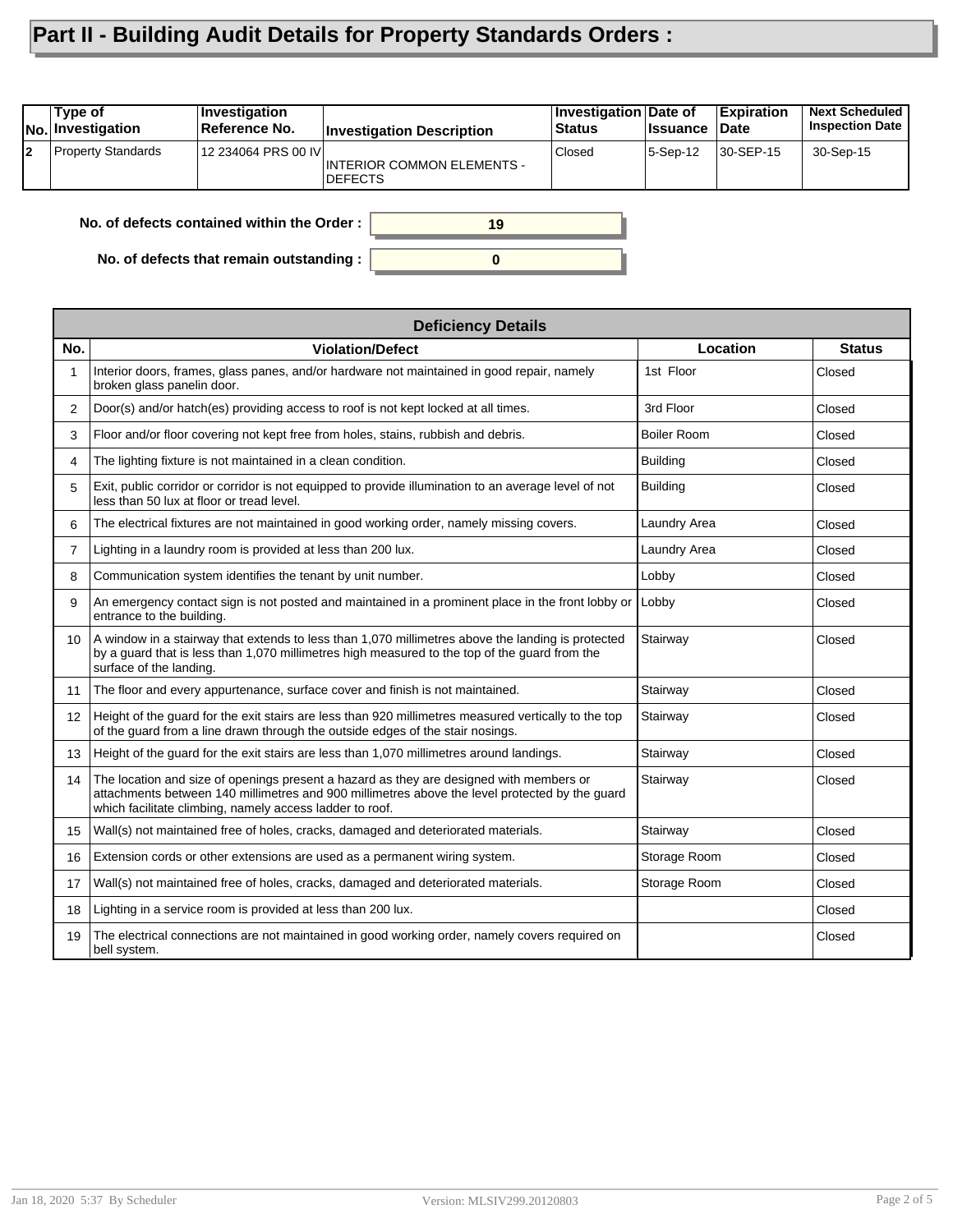| Type of<br><b>No. Investigation</b> | <b>Investigation</b><br>Reference No. | <b>Investigation Description</b>                    | Investigation Date of<br>Status | <b>Issuance</b> | <b>Expiration</b><br><b>Date</b> | <b>Next Scheduled</b><br><b>Inspection Date</b> |
|-------------------------------------|---------------------------------------|-----------------------------------------------------|---------------------------------|-----------------|----------------------------------|-------------------------------------------------|
| <b>Property Standards</b>           | 12 234062 PRS 00 IVI                  | <b>EXTERIOR COMMON ELEMENTS -</b><br><b>DEFECTS</b> | Closed                          | 5-Sep-12        | 30-SEP-15                        | 30-Sep-15                                       |

| No. of defects contained within the Order : $\vert$ |  |
|-----------------------------------------------------|--|
| No. of defects that remain outstanding : $\vert$    |  |

|                   | <b>Deficiency Details</b>                                                                                                                                                                                                                                                                                                                                                                                                                                                                                                                                                                                                                                                                                                                      |                                 |                  |
|-------------------|------------------------------------------------------------------------------------------------------------------------------------------------------------------------------------------------------------------------------------------------------------------------------------------------------------------------------------------------------------------------------------------------------------------------------------------------------------------------------------------------------------------------------------------------------------------------------------------------------------------------------------------------------------------------------------------------------------------------------------------------|---------------------------------|------------------|
| No.               | <b>Violation/Defect</b>                                                                                                                                                                                                                                                                                                                                                                                                                                                                                                                                                                                                                                                                                                                        | Location                        | <b>Status</b>    |
| 1                 | Exterior walkway not maintained.                                                                                                                                                                                                                                                                                                                                                                                                                                                                                                                                                                                                                                                                                                               | Exterior                        | Closed           |
| 2                 | Exterior steps not maintained.                                                                                                                                                                                                                                                                                                                                                                                                                                                                                                                                                                                                                                                                                                                 | Exterior                        | Closed           |
| 3                 | The quard is designed that a member, attachment or opening located between 140 millimetres<br>and 900 millimetres above the level being protected facilitates climbing.                                                                                                                                                                                                                                                                                                                                                                                                                                                                                                                                                                        | Exterior                        | Closed           |
| 4                 | Required guard does not prevent the passage of a sphere having a diameter more than 100<br>millimetres.                                                                                                                                                                                                                                                                                                                                                                                                                                                                                                                                                                                                                                        | Exterior                        | Closed           |
| 5                 | Height of the guard for exit ramps and landings is less than 1,070 millimetres measured vertically<br>to the top of the guard from<br>the ramp surface where the difference in elevation between the adjacent<br>ground or floor level and the ramp is more than 600 millimetres.                                                                                                                                                                                                                                                                                                                                                                                                                                                              | Exterior                        | Closed           |
| 6                 | Height of the guard for the exit stairs are less than 1,070 millimetres around landings.                                                                                                                                                                                                                                                                                                                                                                                                                                                                                                                                                                                                                                                       | Exterior                        | Substantially Co |
| $\overline{7}$    | Exterior window(s) with broken/cracked glass.                                                                                                                                                                                                                                                                                                                                                                                                                                                                                                                                                                                                                                                                                                  | Exterior                        | Closed           |
| 8                 | The protective/decorative finish on the exterior surfaces is not being maintained in good repair.                                                                                                                                                                                                                                                                                                                                                                                                                                                                                                                                                                                                                                              | Exterior                        | Closed           |
| 9                 | The protective/decorative finish on the exterior surfaces is not being maintained in good repair.                                                                                                                                                                                                                                                                                                                                                                                                                                                                                                                                                                                                                                              | Exterior                        | Substantially Co |
| 10                | The guards and/or other appurtenant attachments and/or their supporting structural members are<br>not maintained in good repair.                                                                                                                                                                                                                                                                                                                                                                                                                                                                                                                                                                                                               | Exterior                        | Closed           |
| 11                | The light standard(s) supporting artificial light is not kept in good repair and in good working order.<br>Namely; missing lens cover.                                                                                                                                                                                                                                                                                                                                                                                                                                                                                                                                                                                                         | <b>Exterior Of Building</b>     | Closed           |
| $12 \overline{ }$ | The light standard(s) supporting artificial light is not kept in good repair and in good working order. Exterior Of Building                                                                                                                                                                                                                                                                                                                                                                                                                                                                                                                                                                                                                   |                                 | Closed           |
| 13                | The protective/decorative finish on the exterior surfaces is not being maintained in good repair.                                                                                                                                                                                                                                                                                                                                                                                                                                                                                                                                                                                                                                              | Garage                          | Closed           |
| 14                | Immediate action has not been taken to eliminate an unsafe condition. Where window air-<br>conditioners installation prevents a safety device from being installed a report is required to be<br>submitted to the Officer for evaluation and approval by a professional or other certified person<br>confirming that the installation of the air-conditioner has been done safe and securely; that there<br>are no openings greater than one hundred (100) millimetres adjacent to the air conditioning unit<br>and that the electrical supply and distribution in the suite is capable of safely operating the air<br>conditioning unit. Also it must address any remedial action that must be taken in order to maintain<br>its safe manner. | <b>Throughout Building</b>      | Closed           |
| 15                | A window(s) which is capable of being opened, and is located in excess of two (2) metres from the<br>finished grade, is not equipped with safety devices which would prevent any opening greater than<br>one hundred (100) millimeters. A report is required to be submitted to the Officer for evaluation<br>and approval by a professional or other certified person confirming that acceptable safety devices<br>have been installed on all subject windows in an acceptable manner, and that the subject<br>windows are not capable of being opened in excess of one hundred (100) millimeters.                                                                                                                                            | Throughout Building             | Closed           |
| 16                | The electrical connections are not maintained in a safe and complete condition. Namely; loose<br>wires.                                                                                                                                                                                                                                                                                                                                                                                                                                                                                                                                                                                                                                        | <b>Underground Parking Area</b> | Closed           |
| 17                | Extension cords or other extensions are used as a permanent wiring system.                                                                                                                                                                                                                                                                                                                                                                                                                                                                                                                                                                                                                                                                     | <b>Underground Parking Area</b> | Closed           |
| 18                | The garage door that is equipped with an automatic closing mechanism is not equipped with a<br>sensing device that does not allow the door to close when any person, animal or object is<br>crossing its path.                                                                                                                                                                                                                                                                                                                                                                                                                                                                                                                                 | <b>Underground Parking Area</b> | Closed           |
| 19                | The parking or storage garage columns from floor level to a height of sixty (60) centimeters are<br>not painted black.                                                                                                                                                                                                                                                                                                                                                                                                                                                                                                                                                                                                                         | <b>Underground Parking Area</b> | Closed           |
| 20                | The parking or storage garage ceiling are not painted white where required.                                                                                                                                                                                                                                                                                                                                                                                                                                                                                                                                                                                                                                                                    | <b>Underground Parking Area</b> | Closed           |
| 21                | The ceilings in the parking or storage garage are not maintained free of holes, breaks or cracks.                                                                                                                                                                                                                                                                                                                                                                                                                                                                                                                                                                                                                                              | <b>Underground Parking Area</b> | Closed           |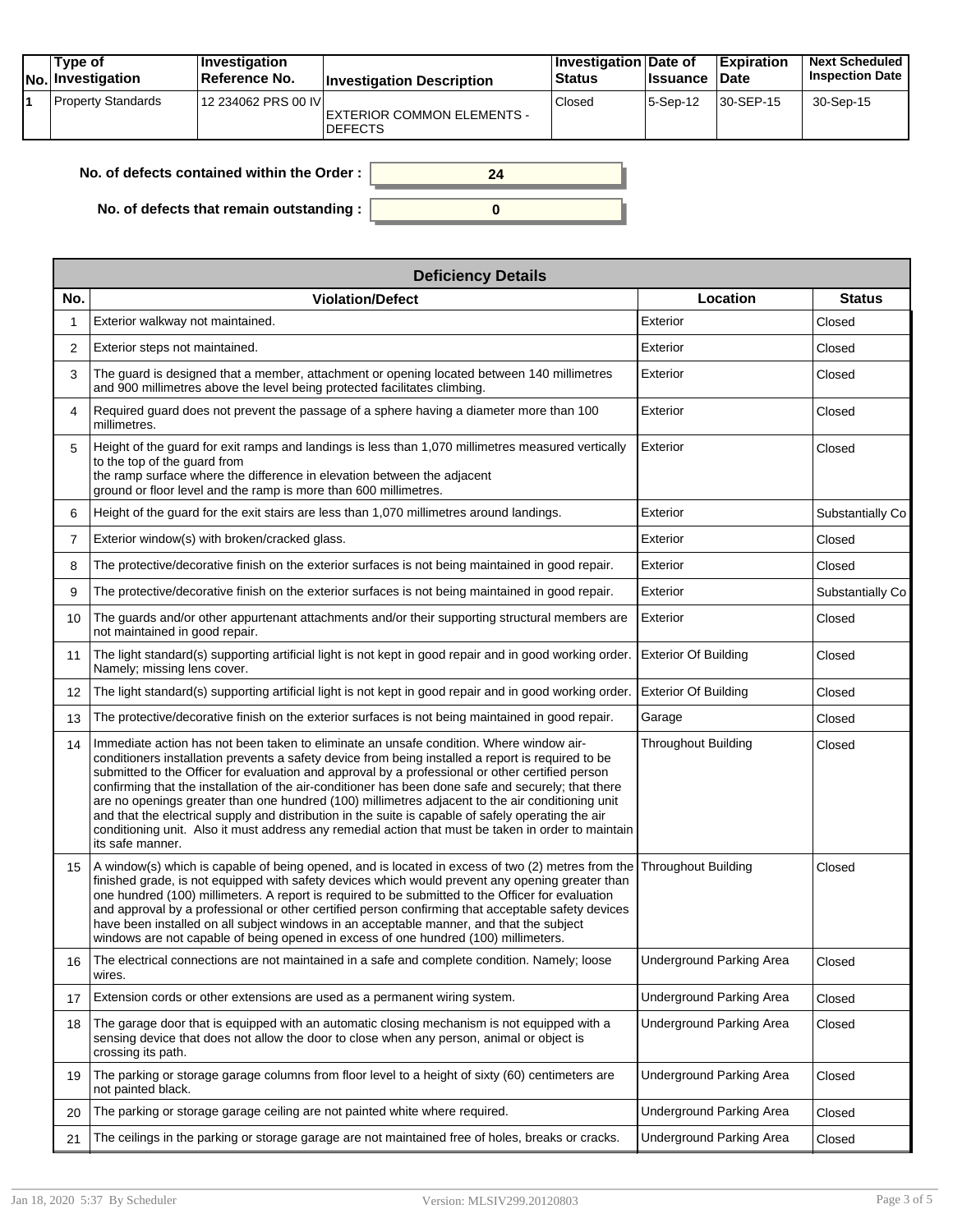| 22 | The electrical connections are not maintained in a safe and complete condition. Namely; missing<br>cover plate.                                       | Underground Parking Area        | Closed |
|----|-------------------------------------------------------------------------------------------------------------------------------------------------------|---------------------------------|--------|
| 23 | The parking or storage garage walls from floor level to a height of sixty (60) centimeters are not<br>I painted black.                                | <b>Underground Parking Area</b> | Closed |
| 24 | The parking or storage garage walls are not painted white from sixty (60) centimeters above floor  Underground Parking Area<br>llevel where required. |                                 | Closed |